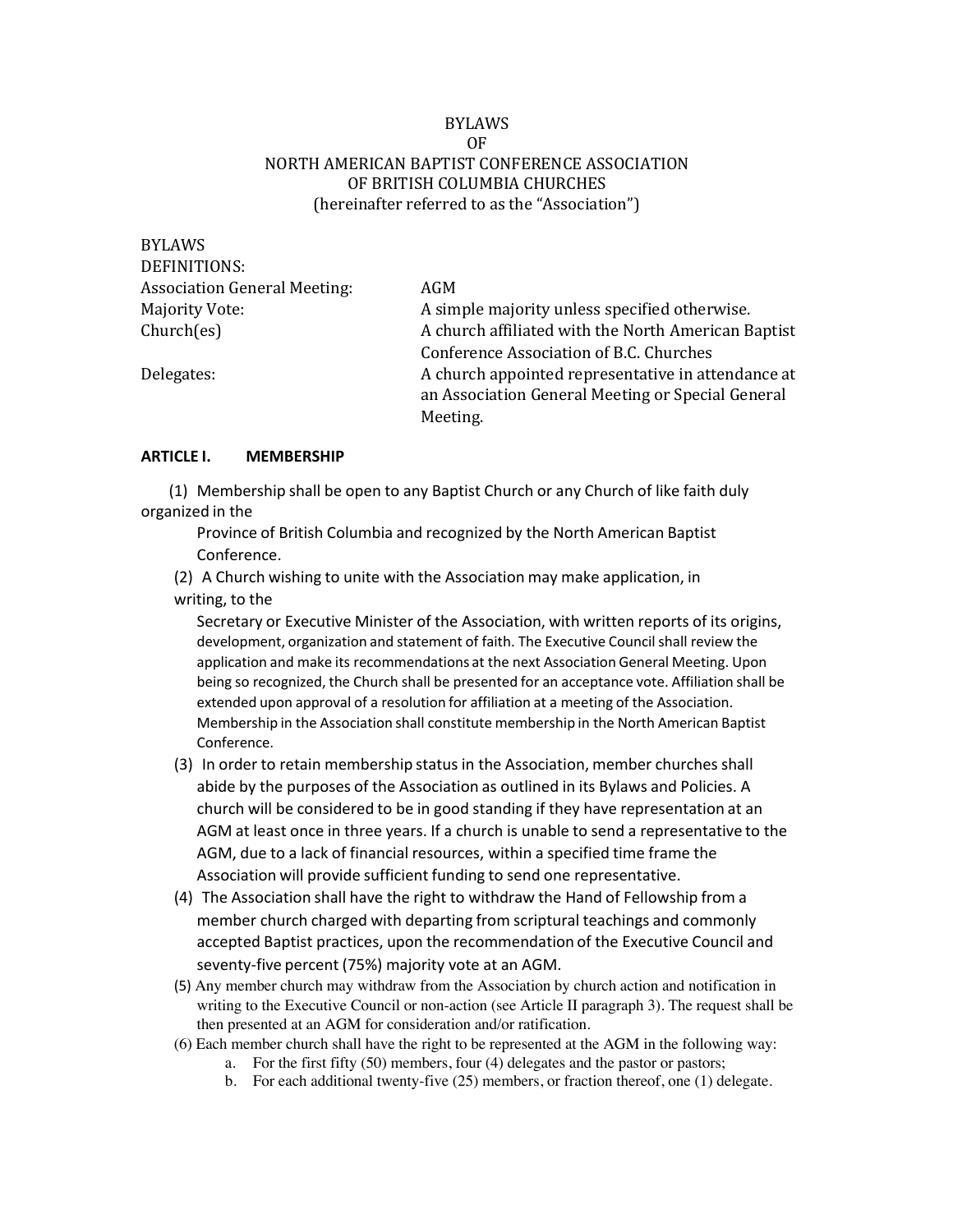(7) Officially invited North American Baptist Conference representatives, special guests, member camps, schools and missionaries are entitled to participate in the AGM or Special General Meeting, and may be extended the right to have voting privileges.

#### **ARTICLE II. MEETINGS**

- (1) Every notice of an Association General Meeting or Special General Meeting shall state the nature of the business of the meeting and such notice shall be given in writing and/or by electronic means to every Church not less than thirty  $(30)$  days before such a meeting.
- (2) The Executive Council or twenty percent (20%) or more of the member churches may call a Special General Meeting of the membership of the Association. A Special General Meeting of the membership, called by other than the Executive Council, shall be called by written request, specifying the general nature of the business proposed to be transacted, and submitted to the Moderator of the Executive Council or to the Executive Minister. The Moderator of the Executive Council or the Executive Minister shall cause notice in writing to be given promptly to the member, stating that a meeting will be held at a time and place specified by the Executive Council, provided that the meeting shall be held no less than thirty (30), and no more than one hundred  $\&$ twenty (120) days from the date of notice.
- (3) A quorum for the transaction of business at any AGM or SGM shall consist of any participating delegates from within the Association.
- (4) Any vote at an AGM or SGM will be considered passed with a simple majority.
- (5) Senior Pastor, Moderator or other officer of the Church shall submit a list of the delegates to the secretary of the Executive Council.
- (6) Churches having items they wish to be put on the AGM agenda must be submitted in writing to the Executive Council one hundred (100) days prior to the AGM.

#### **ARTICLE III. DIRECTORS AND OFFICERS**

- (1) The officers of the Association shall consist of no less than 4 members-at-large plus the Executive Minister. The Executive Council will elect a Moderator from within and otherwise organize itself in order to effectively carry out the purposes of the organization. The Moderator shall chair all meetings of the Association and the Executive Council.
- (2) The officers of the Association shall be elected at the Association General Meeting by the Delegates for a term of three years. Members are permitted to succeed themselves subject to affirmation at the end of each term.
- (3) Upon recommendation from the Executive Council at an AGM the delegates can elect to extend the position of an officer.
- (4) The Executive council is the Board of Directors of the Association.
- (5) The Executive Council shall serve as an Accreditation Committee with respect to Churches wishing to join the Association as an affiliated Church, and in guiding local Churches in the ordination and/or licensing of Pastors. The Executive Minister, along with the Executive Council or their appointees shall serve as a Credential's Committee on behalf of the Executive Council.
- (6) Officers of the Association shall receive no remuneration for the performance of their duties.
- (7) Officers of the Association may be removed as officers by a majority vote of the Association Delegates at any Association General Meeting or Special General Meeting.
- (8) When vacancies occur during the course of the Association year in any of the Offices or Committees, the Executive Council shall have the right to fill the vacancies until the next Association General Meeting has elected a successor.

#### **ARTICLE IV. AUDIT OF THE ACCOUNTS**

The treasurer shall present before the Delegates of the Association at the Association General Meeting, a financial statement showing the income and expenditures, assets and liabilities of the Association during the preceding year. The financial statement shall be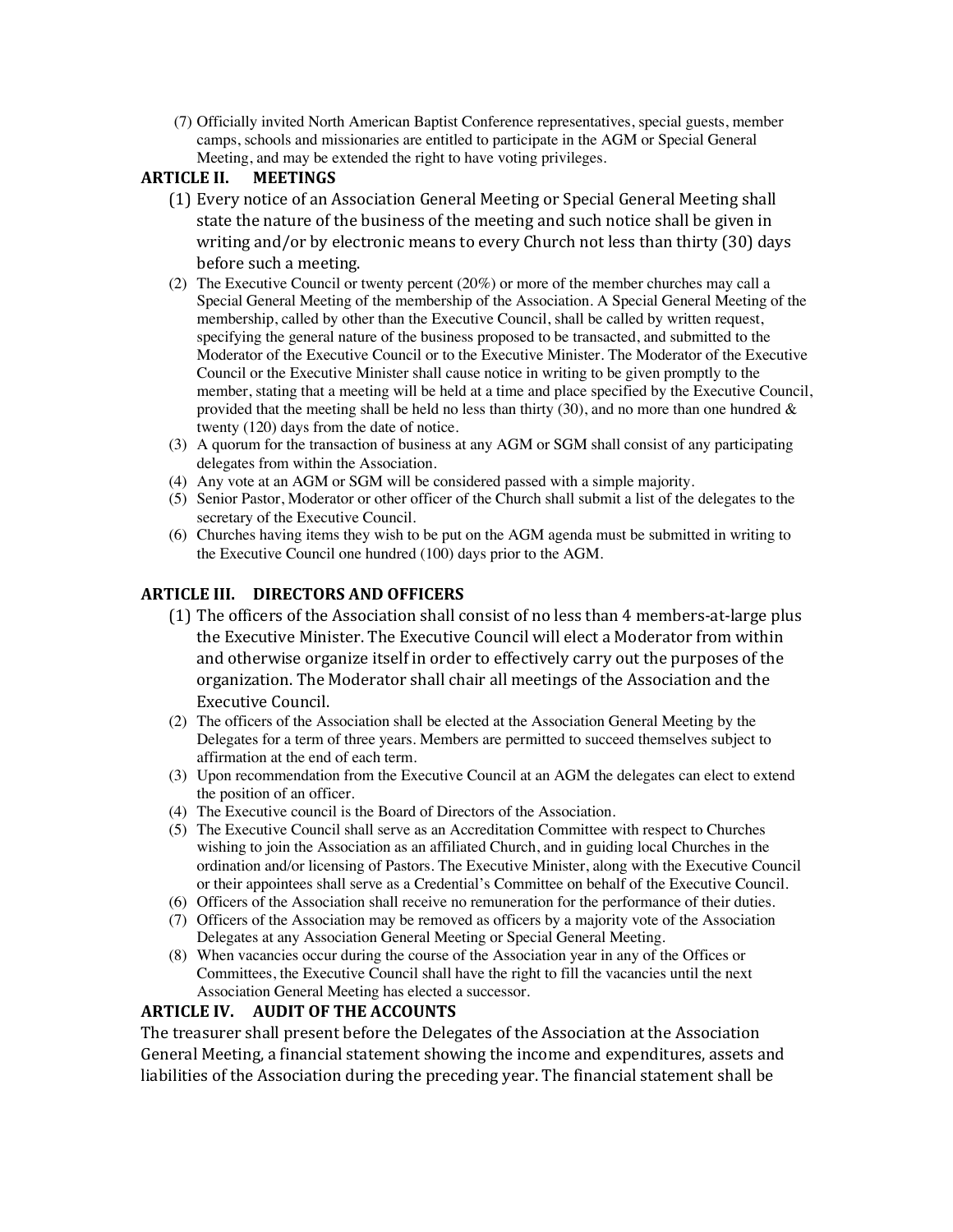signed by two Members of the Association, appointed by the Executive Council for the purpose to examine and audit the financial statement.

### **ARTICLE V. BANKING**

All cheques, drafts, notes and other bills of exchange shall be executed or endorsed by such person or persons as the Executive Council shall determine by resolution.

# **ARTICLE VI. BORROWING POWERS AND CAPITAL EXPENDITURES**

All expenditures which entail the borrowing of funds to be repaid or guaranteed by the Association or individual Churches, shall be made only with the prior approval of a special resolution by a majority of not less than seventy  $(75%)$  five percent of the votes of those Delegates present at a meeting held following at least  $\sin(6)$  weeks' notice in writing, stating all pertinent details of the proposed expenditure or borrowing of funds. Each delegate shall seek direction as to how he or she should vote on this special resolution, from the Church which he or she represents. Any absent delegate shall be entitled, at such a meeting, to cast a vote in writing by delivering a letter to the Association Secretary prior to or at such a meeting.

### **ARTICLE VII. ASSOCIATION RECORDS**

Minutes from the AGM shall be sent to affiliated Churches.

# **ARTICLE VIII. INSPECTION OF RECORDS**

The books and records of the Association shall be open to inspection by the Members at all reasonable times by prior arrangement with the Secretary.

#### **ARTICLE IX. ALTERING BYLAWS**

The Bylaws of the Association may be amended at any Association General Meeting or Special General Meeting by a special resolution adopted by seventy  $(75%)$  five percent majority vote of the Delegates present at any Association General Meeting or Special General Meeting called as outlined in Article II paragraph 2.

# **ARTICLE X. AD HOC COMMITTEES**

- (1) The Executive Council may appoint Ad Hoc Committees as required.
- (2) The Executive Council shall be responsible for appointing the Balloting Committee, and Scrutineers for the Secretary's minutes.
- (3) The Association General Meeting Program Committee shall consist of the Executive Council, the Representative(s) of the Host Church, and others as needed.

# **ARTICLE XI. ANNUAL ASSOCIATION GENERAL MEETING**

- (1) An Association General Meeting will be held annually in accordance with the Societies Act of British Columbia.
- (2) Business meetings will be conducted with mutual respect and consideration and when necessary according to parliamentary law as stated in "Robert's Rules of Order."

# **ARTICLE XII. EX-OFFICIO MEMBERS**

Ex-officio Members of all Committees shall have voting rights on the Committee on which they serve.

#### **ARTICLE XIII. FISCAL YEAR**

The Fiscal Year of the British Columbia Association shall be the Calendar Year

# **ARTICLE X1V. NON PROFIT**

The organization will be carried on without purpose of gain for its members, and any profits or other gains to the organization shall be used in promoting its purposes.

#### **ARTICLE XV. DISSOLUTION**

After the organization dissolves and pays all its debts and liabilities, it will distribute or dispose of its remaining property to the North American Baptists Inc. (Canada), a body